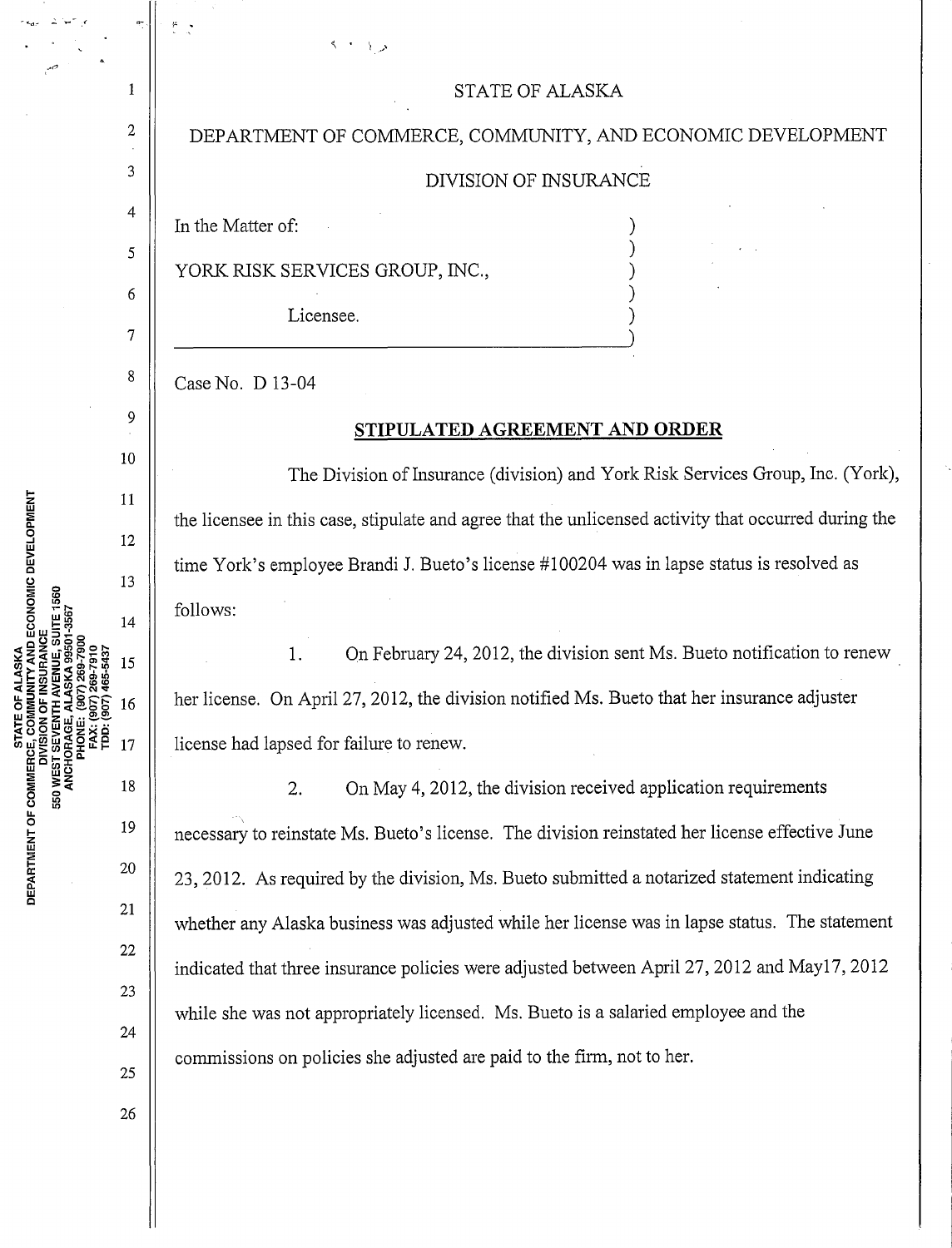3. York is responsible for ensuring that the firm and its employees comply with Alaska's insurance laws and is subject to penalties under AS 21.27.440 for unlicensed activity.

4. York agrees to pay a civil penalty under AS 21.27.440 in the amount of \$4,104.39, with \$2,000 suspended. The unsuspended portion of the penalty is payable at the time York is notified that the director has signed the order approving this agreement.

5. In the event York violates Alaska's insurance laws during the next two years, the suspended portion of the penalty referenced in paragraph 4 will be reinstated. The firm also will be subject to any and all sanctions authorized by the insurance code including imposition of additional fines or penalties.

6. By signing this agreement, York understands and agrees that any failure to comply with the conditions of this agreement will be grounds to revoke, suspend, or not renew Alaska insurance license #3 7972.

7. York understands that this agreement is not binding on the parties unless and until the director signs the order approving the agreement.

DATED: 3/8/13

.\_, - .. \_ rt

1

2

3

4

5

6

7

8

9

10

11

12

13

14

15

16

17

18

19

20

21

AND ECONOMIC DEVELOPMENT

DEPARTMENT OF COMMERC

550 WE

DIVISION OF INSURANCE

By: *fundy purs* 

da Brunette Program Coordinator

 $DATAED: 382013$ 

25 26

22

23

24

YORK RISK SERVICES GROUP, INC.

By: ichael R. Bentz

Compliance Officer

2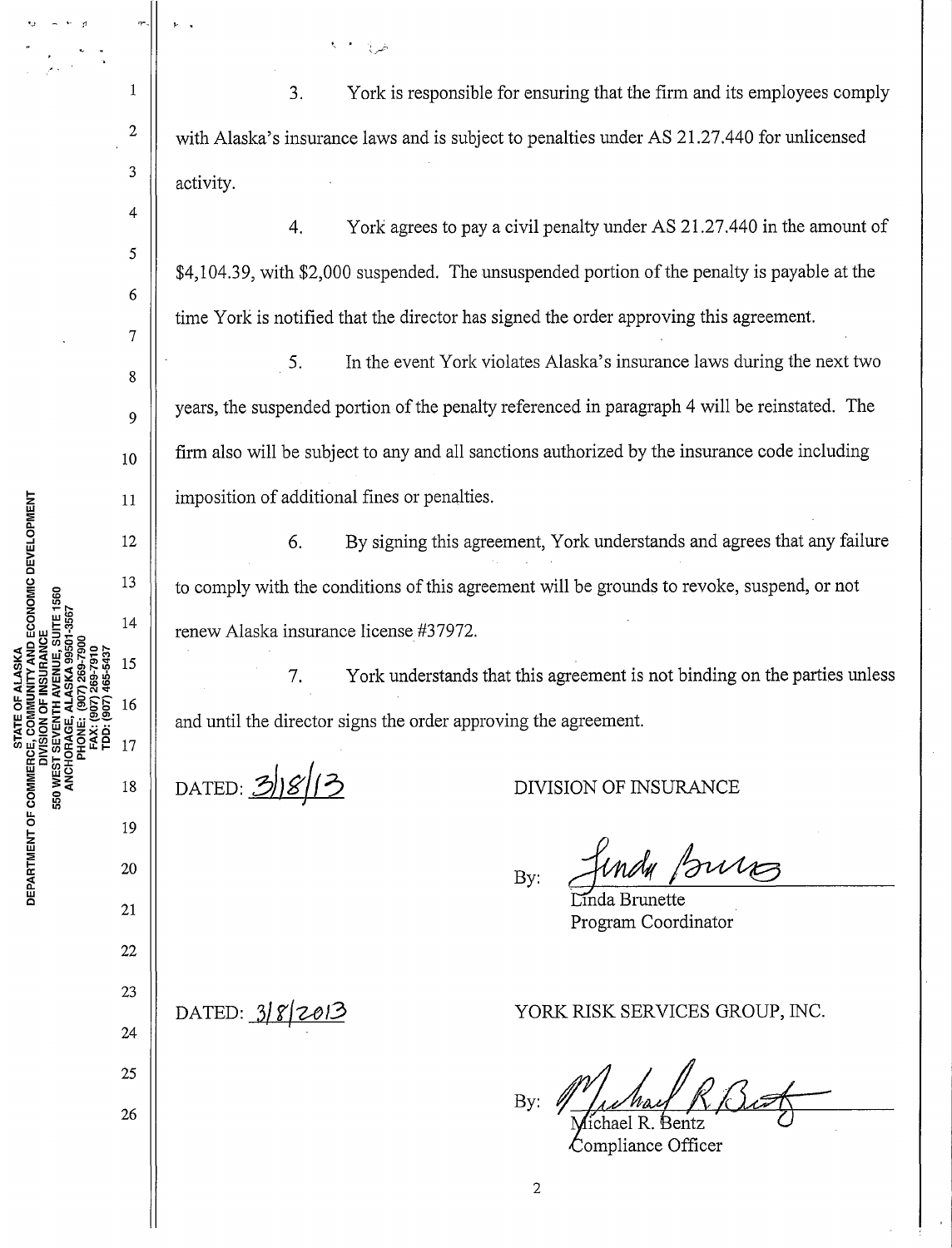|                                                                                                                                                                    | $\mathbf{1}$                | Approved as to form and content:                                                            |
|--------------------------------------------------------------------------------------------------------------------------------------------------------------------|-----------------------------|---------------------------------------------------------------------------------------------|
|                                                                                                                                                                    | $\boldsymbol{2}$<br>ċ,<br>3 | DATED: $3/15/13$<br>MICHAEL C. GERAGHTY<br>ATTORNEY GENERAL                                 |
| ECONOMIC DEVELOPMENT<br>1560<br>š                                                                                                                                  | $\overline{4}$              |                                                                                             |
|                                                                                                                                                                    | $\sqrt{5}$                  | By:                                                                                         |
|                                                                                                                                                                    | 6                           | Wilkerson<br>mel                                                                            |
|                                                                                                                                                                    | $\tau$                      | Assistant Attorney General                                                                  |
|                                                                                                                                                                    | 8                           |                                                                                             |
|                                                                                                                                                                    | 9                           | <b>ORDER</b>                                                                                |
|                                                                                                                                                                    | 10                          | IT IS ORDERED that this Stipulated Agreement and Order is adopted in full                   |
|                                                                                                                                                                    | 11                          | resolution of the issues in this case, and shall constitute the final order in this matter. |
|                                                                                                                                                                    | 12                          | DATED this $\beta^{\underline{\#}}$ day of <i>March</i><br>, 2013.                          |
|                                                                                                                                                                    | 13                          |                                                                                             |
|                                                                                                                                                                    | 14                          | Bret S. Kolb                                                                                |
|                                                                                                                                                                    | 15                          | Director of Insurance                                                                       |
|                                                                                                                                                                    | 16                          |                                                                                             |
| FAX: (90<br>TDD: (91                                                                                                                                               | 17                          |                                                                                             |
|                                                                                                                                                                    | 18                          |                                                                                             |
|                                                                                                                                                                    | 19                          |                                                                                             |
| 9)<br>DEPARTMENT OF COMMERCE, COMM<br>DIVISION OF BSO WE DIVISION OF<br>DIVISION OF SSO WE DIVISION OF<br>DEPARTMENT OF SOLUTION OF ANCHORAGE, AL<br>ANCHORAGE, AL | 20                          |                                                                                             |
|                                                                                                                                                                    | 21                          |                                                                                             |
|                                                                                                                                                                    | 22                          |                                                                                             |
|                                                                                                                                                                    | 23                          |                                                                                             |
|                                                                                                                                                                    | 24                          |                                                                                             |
|                                                                                                                                                                    | 25                          |                                                                                             |
|                                                                                                                                                                    | 26                          | $\bullet$                                                                                   |
|                                                                                                                                                                    |                             |                                                                                             |
|                                                                                                                                                                    |                             | 3                                                                                           |
|                                                                                                                                                                    |                             |                                                                                             |

 $\hat{\boldsymbol{\theta}}$